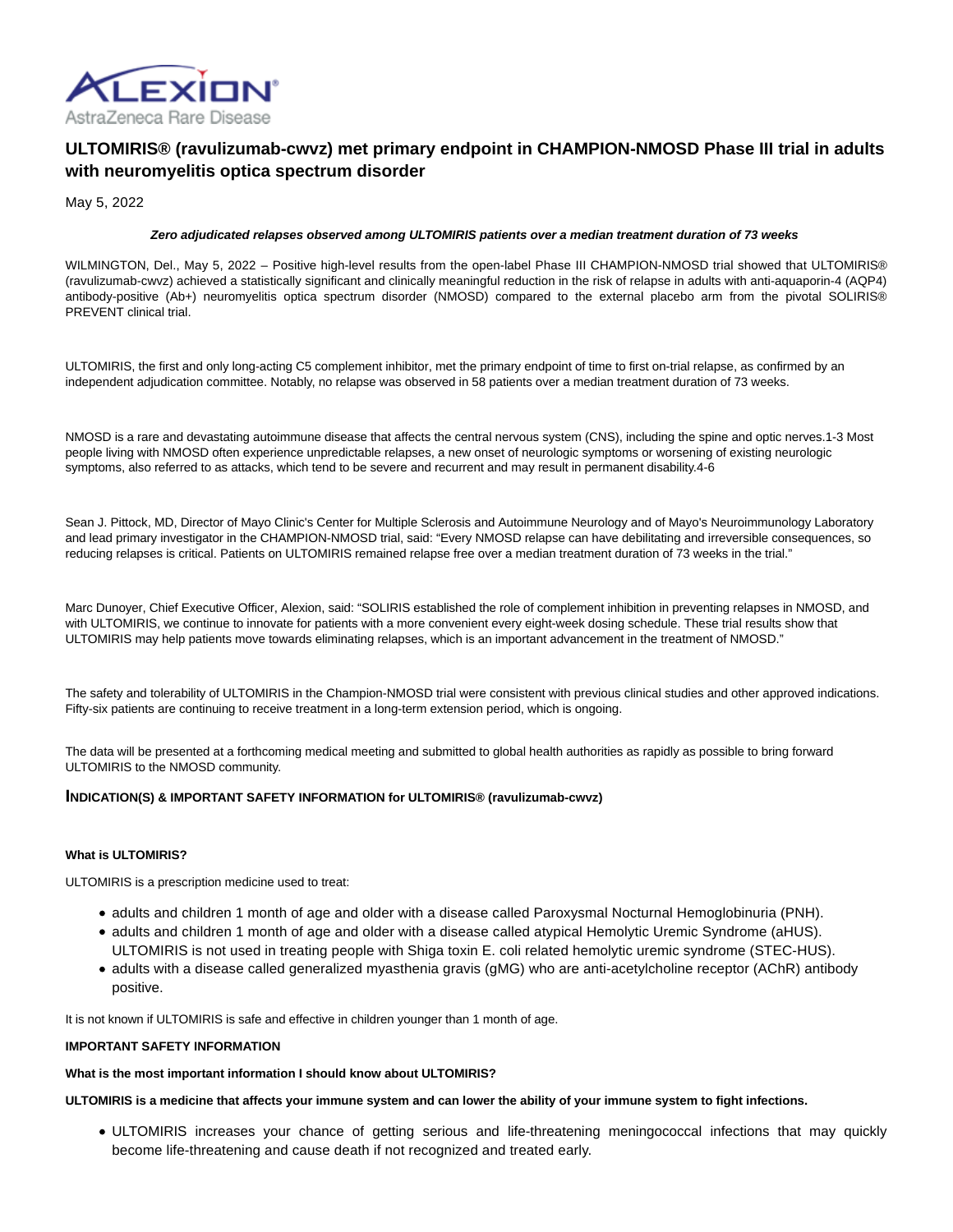- 1. You must receive meningococcal vaccines at least 2 weeks before your first dose of ULTOMIRIS if you are not vaccinated.
- 2. If your doctor decided that urgent treatment with ULTOMIRIS is needed, you should receive meningococcal vaccination as soon as possible.
- If you have not been vaccinated and ULTOMIRIS therapy must be initiated immediately, you should also receive 2 weeks 3. of antibiotics with your vaccinations.
- 4. If you had a meningococcal vaccine in the past, you might need additional vaccination. Your doctor will decide if you need additional vaccination.
- 5. Meningococcal vaccines reduce but do not prevent all meningococcal infections. Call your doctor or get emergency medical care right away if you get any of these signs and symptoms of a meningococcal infection: headache with nausea or vomiting, headache and fever, headache with a stiff neck or stiff back, fever, fever and a rash, confusion, muscle aches with flu-like symptoms and eyes sensitive to light.

**Your doctor will give you a Patient Safety Card about the risk of meningococcal infection.** Carry it with you at all times during treatment and for 8 months after your last ULTOMIRIS dose. It is important to show this card to any doctor or nurse to help them diagnose and treat you quickly.

**ULTOMIRIS is only available through a program called the ULTOMIRIS REMS.** Before you can receive ULTOMIRIS, your doctor must: enroll in the ULTOMIRIS REMS program; counsel you about the risk of meningococcal infection; give you information and a Patient Safety Card about the symptoms and your risk of meningococcal infection (as discussed above); and make sure that you are vaccinated with a meningococcal vaccine, and if needed, get revaccinated with the meningococcal vaccine. Ask your doctor if you are not sure if you need to be revaccinated.

**ULTOMIRIS may also increase the risk of other types of serious infections.** Make sure your child receives vaccinations against Streptococcus pneumoniae and Haemophilis influenzae type b (Hib) if treated with ULTOMIRIS. Call your doctor right away if you have any new signs or symptoms of infection.

# **Who should not receive ULTOMIRIS?**

**Do not** receive ULTOMIRIS if you have a meningococcal infection or have not been vaccinated against meningococcal infection unless your doctor decides that urgent treatment with ULTOMIRIS is needed.

**Before you receive ULTOMIRIS, tell your doctor about all of your medical conditions, including if you:** have an infection or fever, are pregnant or plan to become pregnant, and are breastfeeding or plan to breastfeed. It is not known if ULTOMIRIS will harm your unborn baby or if it passes into your breast milk. You should not breastfeed during treatment and for 8 months after your final dose of ULTOMIRIS.

**Tell your doctor about all the vaccines you receive and medicines you take,** including prescription and over-the-counter medicines, vitamins, and herbal supplements which could affect your treatment.

**If you have PNH and you stop receiving ULTOMIRIS, your doctor will need to monitor you closely for at least 16 weeks after you stop ULTOMIRIS. Stopping ULTOMIRIS may cause breakdown of your red blood cells due to PNH. Symptoms or problems that can happen due to red blood cell breakdown include: drop in your red blood cell count, tiredness, blood in your urine, stomach-area (abdomen) pain, shortness of breath, blood clots, trouble swallowing, and erectile dysfunction (ED) in males.**

**If you have aHUS, your doctor will need to monitor you closely for at least 12 months after stopping treatment for signs of worsening aHUS or problems related to a type of abnormal clotting and breakdown of your red blood cells called thrombotic microangiopathy (TMA). Symptoms or problems that can happen with TMA may include: confusion or loss of consciousness, seizures, chest pain (angina), difficulty breathing and blood clots or stroke.**

# **What are the possible side effects of ULTOMIRIS?**

**ULTOMIRIS can cause serious side effects including infusion-related reactions.** Symptoms of an infusion-related reaction with ULTOMIRIS may include lower back pain, tiredness, feeling faint, discomfort in your arms or legs, or bad taste. Tell your doctor or nurse right away if you develop these symptoms, or any other symptoms during your ULTOMIRIS infusion that may mean you are having a serious infusion reaction, including: chest pain, trouble breathing or shortness of breath, swelling of your face, tongue, or throat, and feel faint or pass out.

**The most common side effects of ULTOMIRIS in people treated for PNH are upper respiratory tract infection and headache.**

**The most common side effects of ULTOMIRIS in people with aHUS are upper respiratory tract infection, diarrhea, nausea, vomiting, headache, high blood pressure and fever.**

#### **The most common side effects of ULTOMIRIS in people with gMG are diarrhea and upper respiratory tract infection.**

Tell your doctor about any side effect that bothers you or that does not go away. These are not all the possible side effects of ULTOMIRIS. For more information, ask your doctor or pharmacist. Call your doctor right away if you miss an ULTOMIRIS infusion or for medical advice about side effects. You may report side effects to FDA at 1-800-FDA-1088.

**Please see the accompanying full [Prescribing Information and Medication Guide f](https://alexion.com/Documents/Ultomiris_USPI.pdf)or ULTOMIRIS, including Boxed WARNING regarding serious and life-threatening meningococcal infections/sepsis.**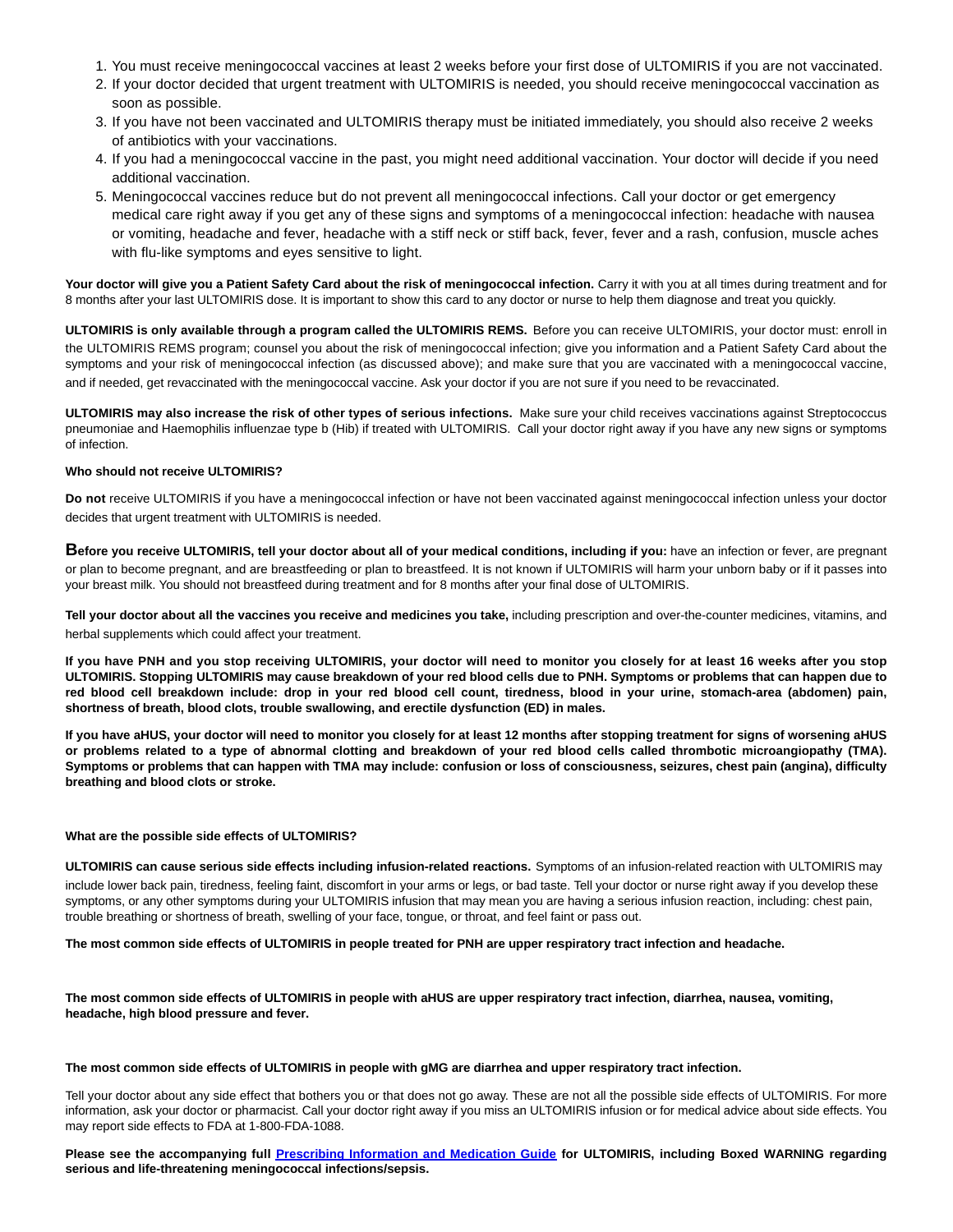# **Notes**

# **NMOSD**

NMOSD is a rare disease in which the immune system is inappropriately activated to target healthy tissues and cells in the CNS.<sup>1,2</sup> Approximately three-quarters of people with NMOSD are anti-AQP4 Ab+, meaning they produce antibodies that bind to a specific protein, aquaporin-4  $(AQP4)^7$  This binding can inappropriately activate the complement system, which is part of the immune system and is essential to the body's defense against infection, to destroy cells in the optic nerve, spinal cord and brain. <sup>1,8,9</sup>

It most commonly affects women and begins in the mid-30s. Men and children may also develop NMOSD, but it is even more rare.<sup>10,11</sup> People with NMOSD may experience vision problems, intense pain, loss of bladder/bowel function, abnormal skin sensations (eg, tingling, prickling or sensitivity to heat/cold) and impact on coordination and/or movement.<sup>3-5,12,13</sup> Most people living with NMOSD experience unpredictable relapses, also known as attacks. Each relapse can result in cumulative disability including vision loss, paralysis and sometimes premature death.<sup>4-6</sup> NMOSD is a distinct disease from other CNS diseases, including multiple sclerosis. The journey to diagnosis can be long, with the disease sometimes misdiagnosed.14-16

# **CHAMPION-NMOSD**

CHAMPION-NMOSD is a global Phase III, open-label, multicenter trial evaluating the safety and efficacy of ULTOMIRIS in adults with NMOSD. The trial enrolled 58 patients across North America, Europe, Asia-Pacific and Japan. Participants were required to have a confirmed NMOSD diagnosis with a positive anti-AQP4 antibody test, at least one attack or relapse in the twelve months prior to the screening visit, an Expanded Disability Status Scale Score of 7 or less and body weight of at least 40 kilograms at trial entry. Participants could stay on stable supportive immunosuppressive therapy for the duration of the trial.<sup>17</sup>

Due to the potential long-term functional impact of NMOSD relapses, a direct placebo comparator arm was precluded for ethical reasons. The active treatment was compared to an external placebo arm from the pivotal SOLIRIS PREVENT clinical trial.

Over a median treatment duration of 73 weeks, all enrolled patients received a single weight-based loading dose of ULTOMIRIS on Day 1, followed by regular weight-based maintenance dosing beginning on Day 15, every eight weeks. The primary endpoint was time to first on-trial relapse, as confirmed by an independent adjudication committee. The end of the primary treatment period could have occurred either when all patients completed or discontinued prior to the Week 26 visit and two or more adjudicated relapses were observed, or when all patients completed or discontinued prior to the Week 50 visit if fewer than two adjudicated relapses were observed. In the trial, there were zero adjudicated relapses so the end of the primary treatment period occurred when the last enrolled participant completed the 50 week visit.

Patients who completed the primary treatment period were eligible to continue into a long-term extension period, which is ongoing.

# **ULTOMIRIS**

ULTOMIRIS (ravulizumab-cwvz), the first and only long-acting C5 complement inhibitor, offers immediate, complete and sustained complement inhibition. The medication works by inhibiting the C5 protein in the terminal complement cascade, a part of the body's immune system. When activated in an uncontrolled manner, the complement cascade over-responds, leading the body to attack its own healthy cells. ULTOMIRIS is administered intravenously every eight weeks in adult patients, following a loading dose.

ULTOMIRIS is approved in the US for the treatment of certain adults with generalized myasthenia gravis.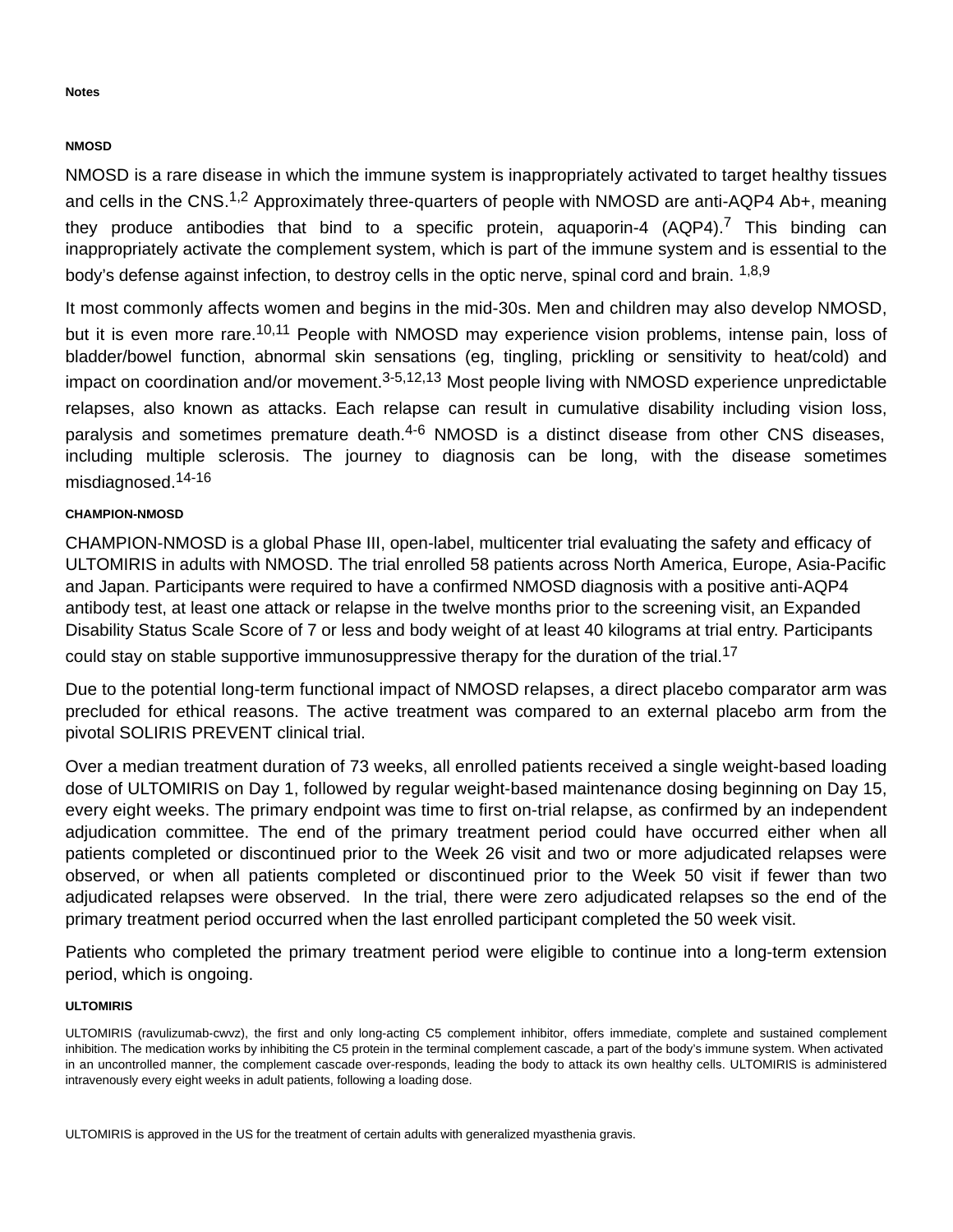ULTOMIRIS is also approved in the US, EU and Japan for the treatment of certain adults and children with paroxysmal nocturnal hemoglobinuria.

Additionally, ULTOMIRIS is approved in the US, EU and Japan for certain adults and children with atypical hemolytic uremic syndrome to inhibit complement-mediated thrombotic microangiopathy.

As part of a broad development program, ULTOMIRIS is being assessed for the treatment of additional hematology and neurology indications.

#### **Alexion**

Alexion, AstraZeneca Rare Disease, is the group within AstraZeneca focused on rare diseases, created following the 2021 acquisition of Alexion Pharmaceuticals, Inc. As a leader in rare diseases for nearly 30 years, Alexion is focused on serving patients and families affected by rare diseases and devastating conditions through the discovery, development and commercialization of life-changing medicines. Alexion focuses its research efforts on novel molecules and targets in the complement cascade and its development efforts on hematology, nephrology, neurology, metabolic disorders, cardiology and ophthalmology. Headquartered in Boston, Massachusetts, Alexion has offices around the globe and serves patients in more than 50 countries. For more information, please visi[t www.alexion.com.](https://alexion.com/)

# **About AstraZeneca**

AstraZeneca is a global, science-led biopharmaceutical company that focuses on the discovery, development and commercialization of prescription medicines in Oncology, Rare Diseases and BioPharmaceuticals, including Cardiovascular, Renal & Metabolism, and Respiratory & Immunology. Based in Cambridge, UK, AstraZeneca operates in over 100 countries and its innovative medicines are used by millions of patients worldwide. For more information, please visi[t www.astrazeneca-us.com a](http://www.astrazeneca-us.com/)nd follow us on Twitte[r @AstraZenecaUS.](https://twitter.com/AstraZenecaUS)

# **Media Inquiries**

Lisa Taylor **1988** 187 338 41 857 338 9025

Alexion Media Mailbox: [media@alexion.com](mailto:media@alexion.com)

# **References**

- 1. Wingerchuk DM, Lennon VA, Lucchinetti CF, Pittock SJ, Weinshenker BG. The spectrum of neuromyelitis optica. Lancet Neurol. 2007;6(9):805-815.
- 2. Wingerchuk DM. Diagnosis and treatment of neuromyelitis optica. Neurologist. 2007;13(1):2-11.
- 3. Hamid SHM, Whittam D, Mutch K et al. What proportion of AQP4-IgG-negative NMO spectrum disorder patients are MOG-IgG positive? A cross sectional study of 132 patients. J Neurol. 2017;264(10):2088-2094.
- 4. Wingerchuk DM, Weinshenker BG. Neuromyelitis optica. Curr Treat Options Neurol. 2008;10(1):55-66.
	- 5. Kitley J, Leite MI, Nakashima I, et al. Prognostic factors and disease course in aquaporin-4 antibody-positive patients with neuromyelitis optica spectrum disorder from the United Kingdom and Japan. Brain. 2012;135(6):1834-1849.
	- 6. Jarius S, Ruprecht K, Wildemann B, et al. Contrasting disease patterns in seropositive and seronegative neuromyelitis optica: a multicentre study of 175 patients. J Neuroinflamm. 2012;9:14.
	- 7. Wingerchuk DM, Hogancamp WF, O'Brien PC, Weinshenker BG. The clinical course of neuromyelitis optica (Devic's syndrome). Neurology. 1999;53(5):1107-1114.
	- 8. Papadopoulos MC, Bennett JL, Verkman AS. Treatment of neuromyelitis optica: state-of-the-art and emerging therapies. Nat Rev Neurol. 2014;10(9):493.
	- Cossburn, M., et al. (2012). The Prevalence of Neuromyelitis Optica in South East Wales." Eur J Neurol., 9. 19(4): 655-659.
- 10. Takata K, Matsuzaki T, Tajika Y. Aquaporins: water channel proteins of the cell membrane. Prog Histochem Cytochem. 2004;39(1):1-83.
- 11. Mori M, Kuwabara S, Paul F. Worldwide prevalence of neuromyelitis optica spectrum disorders. J Neurol Neurosurg Psychiatry. 2018 Jun;89(6):555-556. doi: 10.1136/jnnp-2017-317566. Epub 2018 Feb 7. PMID: 29436488.
- 12. Quek AML, Mckeon A, Lennon VA et al. Effects of age and sex on aquaporin-4 autoimmunity. Arch Neurol 2012 and 69:1039–43.
- 13. Tüzün E, Kürtüncü M, Türkoğlu R, et al. Enhanced complement consumption in neuromyelitis optica and Behcet's disease patients. J Neuroimmunol. 2011;233(1-2):211-215.